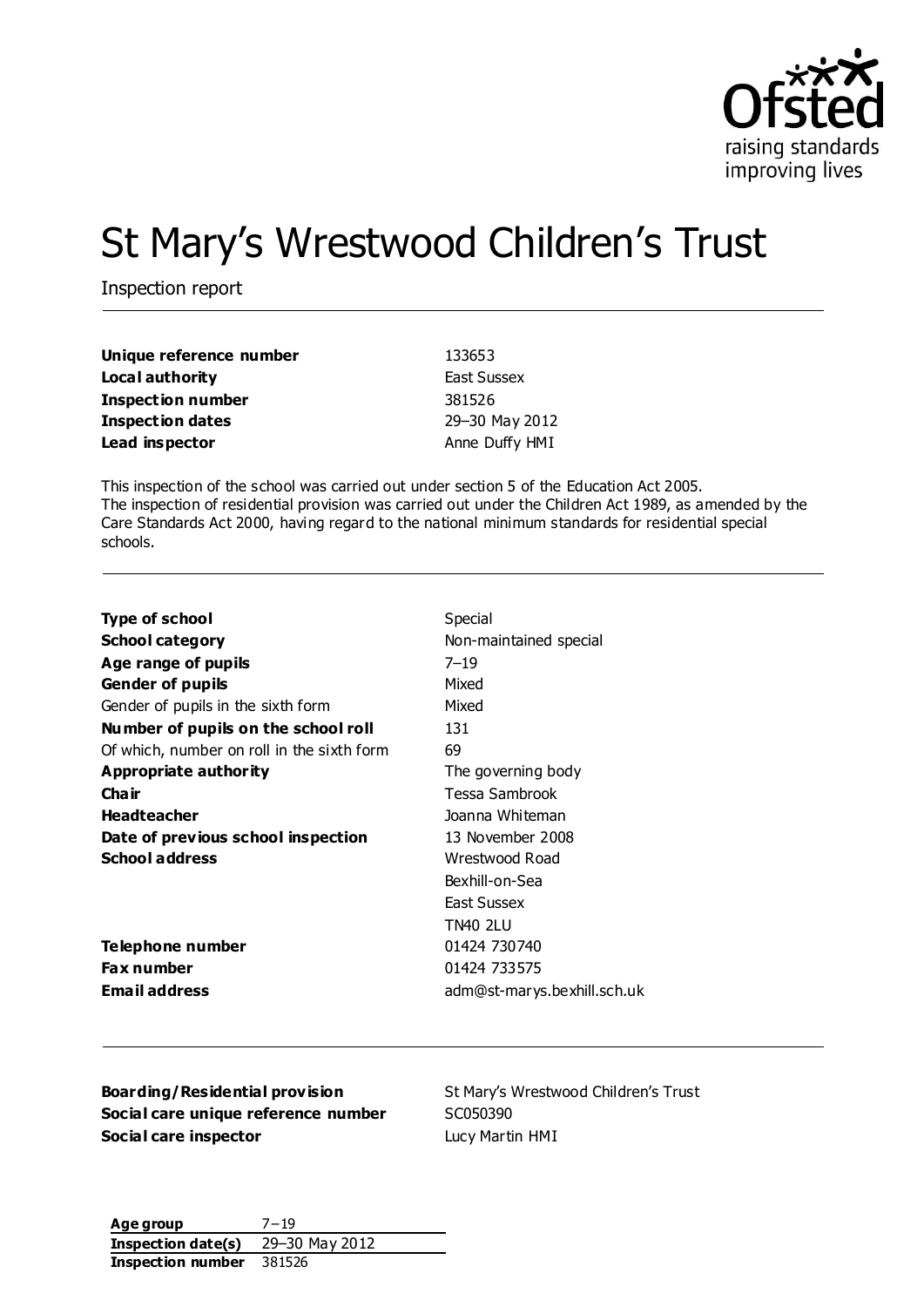

You can use Parent View to give Ofsted your opinion on your child's school. Ofsted will use the information parents and carers provide when deciding which schools to inspect and when.

You can also use Parent View to find out what other parents and carers think about schools in England. You can visit [www.parentview.ofsted.gov.uk,](http://www.parentview.ofsted.gov.uk/) or look for the link on the main Ofsted website: [www.ofsted.gov.uk](http://www.ofsted.gov.uk/)

The Office for Standards in Education, Children's Services and Skills (Ofsted) regulates and inspects to achieve excellence in the care of children and young people, and in education and skills for learners of all ages. It regulates and inspects childcare and children's social care, and inspects the Children and Family Court Advisory Support Service (Cafcass), schools, colleges, initial teacher training, work-based learning and skills training, adult and community learning, and education and training in prisons and other secure establishments. It assesses council children's services, and inspects services for looked after children, safeguarding and child protection.

Further copies of this report are obtainable from the school. Under the Education Act 2005, the school must provide a copy of this report free of charge to certain categories of people. A charge not exceeding the full cost of reproduction may be made for any other copies supplied.

If you would like a copy of this document in a different format, such as large print or Braille, please telephone 0300 123 4234, or email enquiries@ofsted.gov.uk.

You may copy all or parts of this document for non-commercial educational purposes, as long as you give details of the source and date of publication and do not alter the information in any way.

To receive regular email alerts about new publica tions, including survey reports and school inspection reports, please visit our website and go to 'Subscribe'.

Piccadilly Gate Store St **Manchester** M1 2WD

T: 0300 123 4234 Textphone: 0161 618 8524 E: enquiries@ofsted.gov.uk W: www.ofsted.gov.uk



© Crown copyright 2012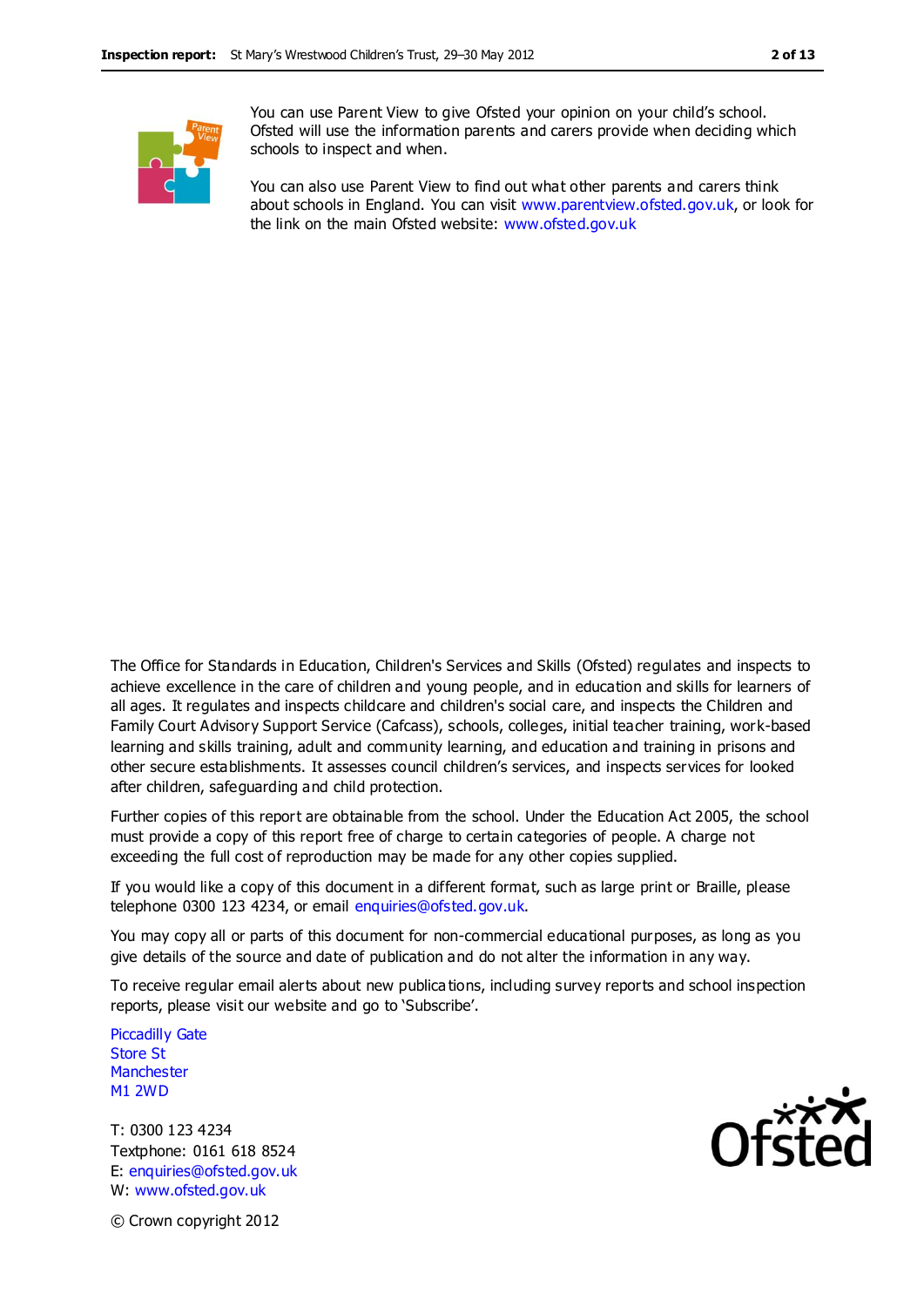## **Introduction**

| Her Majesty's Inspector |
|-------------------------|
| Additional inspector    |
| Her Majesty's Inspector |
| Additional inspector    |
|                         |

This inspection was carried out with two days' notice. Inspectors observed 13 teachers teaching 15 lessons; six of these were joint observations with members of the school's senior team. In addition, inspectors joined other activities, before and after school and at lunchtimes, and heard a small group of students read in class. Discussions were held with students, a parent, members of the governing body, and with staff, including senior and middle managers. Inspectors took account of the responses to the on-line Parent View survey, observed the school's work, and looked at and considered a number of documents. These included the school and care development plans, arrangements for safeguarding and promoting equality, and details of the curriculum. They also analysed 33 parental and carers' questionnaires and others completed by pupils and staff.

## **Information about the school**

St Mary's Wrestwood is a charitable trust which provides a larger than average special school for pupils and students with speech, language and communication needs and associated learning difficulties. There are equal numbers of students in Key Stages 2, 3 and 4 (known as the school) and the sixth form (known as the college). The school and college operate in distinctive ways while forming parts of the same organisation. Almost all those attending have a statement of special educational needs. The proportion known to be eligible for free school meals is lower than average. The large majority of students are residential and boys outnumber girls at a ratio of three to two.

There have been some changes to the organisation of the Trust since the previous inspection, when the chief executive was also the principal of the school. Following his retirement, a new chief executive was appointed, along with heads of school, college, care, and clinical services. All but the head of school were new to St Mary's and these four now form the senior leadership team of the school.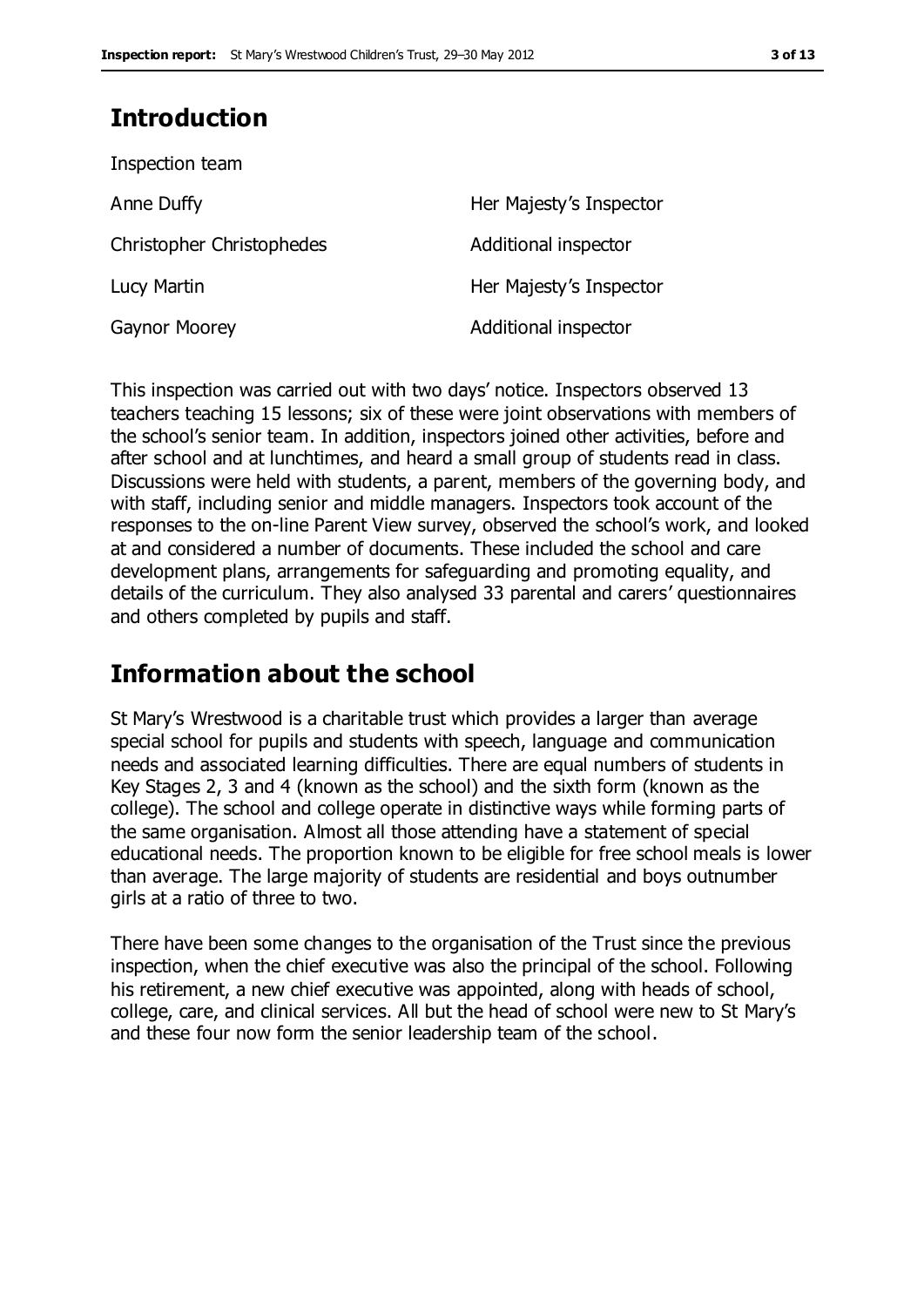## **Inspection judgements**

| <b>Overall effectiveness</b>          |  |
|---------------------------------------|--|
|                                       |  |
| <b>Achievement of pupils</b>          |  |
| <b>Quality of teaching</b>            |  |
| <b>Behaviour and safety of pupils</b> |  |
| <b>Leadership and management</b>      |  |
|                                       |  |

## **Key findings**

- This is a good school. All sections the 'school', 'college' (sixth form) and 'care' (residential provision) - are good. Overall, it is not yet outstanding because the different departments have yet to complete all they need to do in order to strengthen teaching and care, and establish a consistency of approach.
- Students make good progress in their learning as well as in their social skills and achieve well. All groups of students make similar progress overall, although there are some differences between individuals; some students make outstanding progress. The school's focus on improving skills in reading, communication, mathematics and other life skills is very effective.
- Teaching is mainly good and some is outstanding. The school provides highquality support for students who have social or emotional needs so that they are motivated to participate in all lessons. Lesson objectives are clear and shared well with the students but sometimes there is too much emphasis on the tasks that are to be completed rather than what the students need to learn. Teachers sometimes miss opportunities to involve students in assessing for themselves how much they have learnt.
- Students respond extremely well to the safe and orderly atmosphere which pervades all parts of St Mary's. As a result, behaviour is outstanding. Students are very considerate and respectful to one another in and out of lessons and welcome opportunities to celebrate each other's successes. Those who experienced difficulties in the past learn to manage their behaviour very well over time. Students clearly enjoy school and the excellent relationships that exist.
- The relatively new senior leadership group know the school's strengths and weaknesses well. The restructured governing body has had limited opportunity to have great impact so far but is very ambitious for the school's future. Staff are meeting the challenges presented to them well and appreciate the increased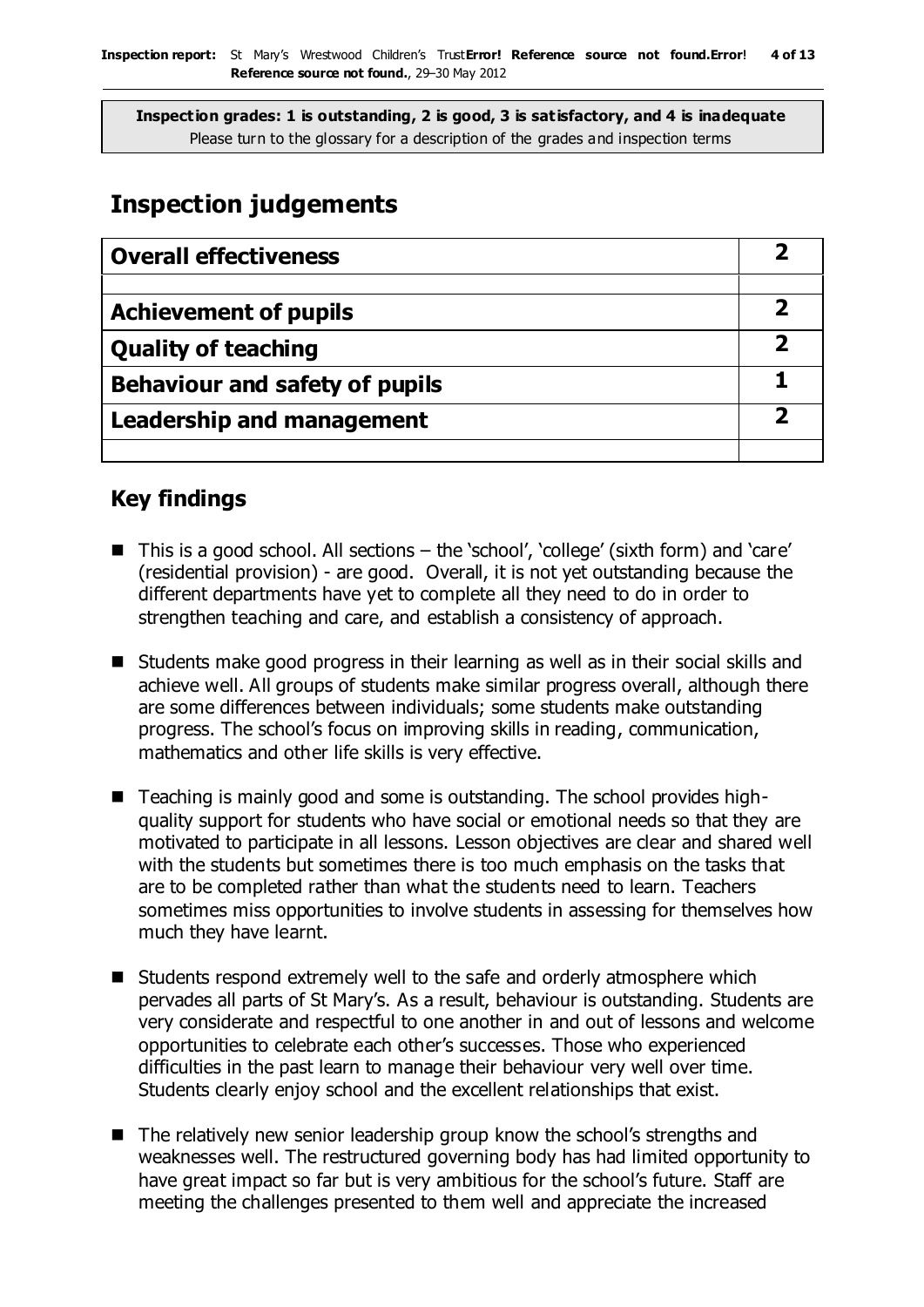information that is now available to help them support students' progress. Curricular and extra-curricular provision are good in the school, college and residential care provision but there are limited opportunities for students to gain accreditation for skills gained across all three.

## **What does the school need to do to improve further?**

- Support students in achieving as well as they can throughout their school and college career by:
	- further strengthening links across school, college and residential care to ensure that systems and approaches are consistent and collectively effective
	- ensuring that the learning objectives of lessons are consistently focused on developing the skills, knowledge and understanding of the students rather than on the completion of tasks
	- ensuring that the best use is made of plenary sessions to involve students in assessing for themselves how well they have done
	- extending opportunities for accreditation that span the 14–19 age range
	- ensuring that it meets the national minimum standards for residential special schools that have not been met.

## **Main report**

### **Achievement of students**

'I am a happy boy…work is hard but my teachers help me – my friends help me too.' This statement from one student was typical of the views of many. Students take their learning very seriously and, by the end of their time in the college, are very clear about what they hope to achieve. As a result, the vast majority transfer successfully to further education. In school, students make good progress overall, and some make outstanding progress, through the P levels and the early levels of the National Curriculum. As they move through the school, their good achievement is supported well by the development of work-related skills and an appropriate focus on the key areas of literacy, numeracy and communication. By the end of Key Stage 2, students show a real interest in books and stories; by the time they reach the end of the next key stage, many are able to tackle new vocabulary with confidence. In college, students are actively involved in building up portfolios of work that demonstrate good, and often outstanding, progress.

In lessons, students generally make good progress and, when challenged to try different tasks independently, make outstanding progress. When given the opportunity, they are increasingly able to evaluate how well they have done in lessons and identify what the next steps might be. For example, students studying the difference between acids and alkalis recalled very clearly what they had learnt in a previous lesson when they had carried out experiments on different liquids. As a result, they were confident in offering predictions on what might happen in the next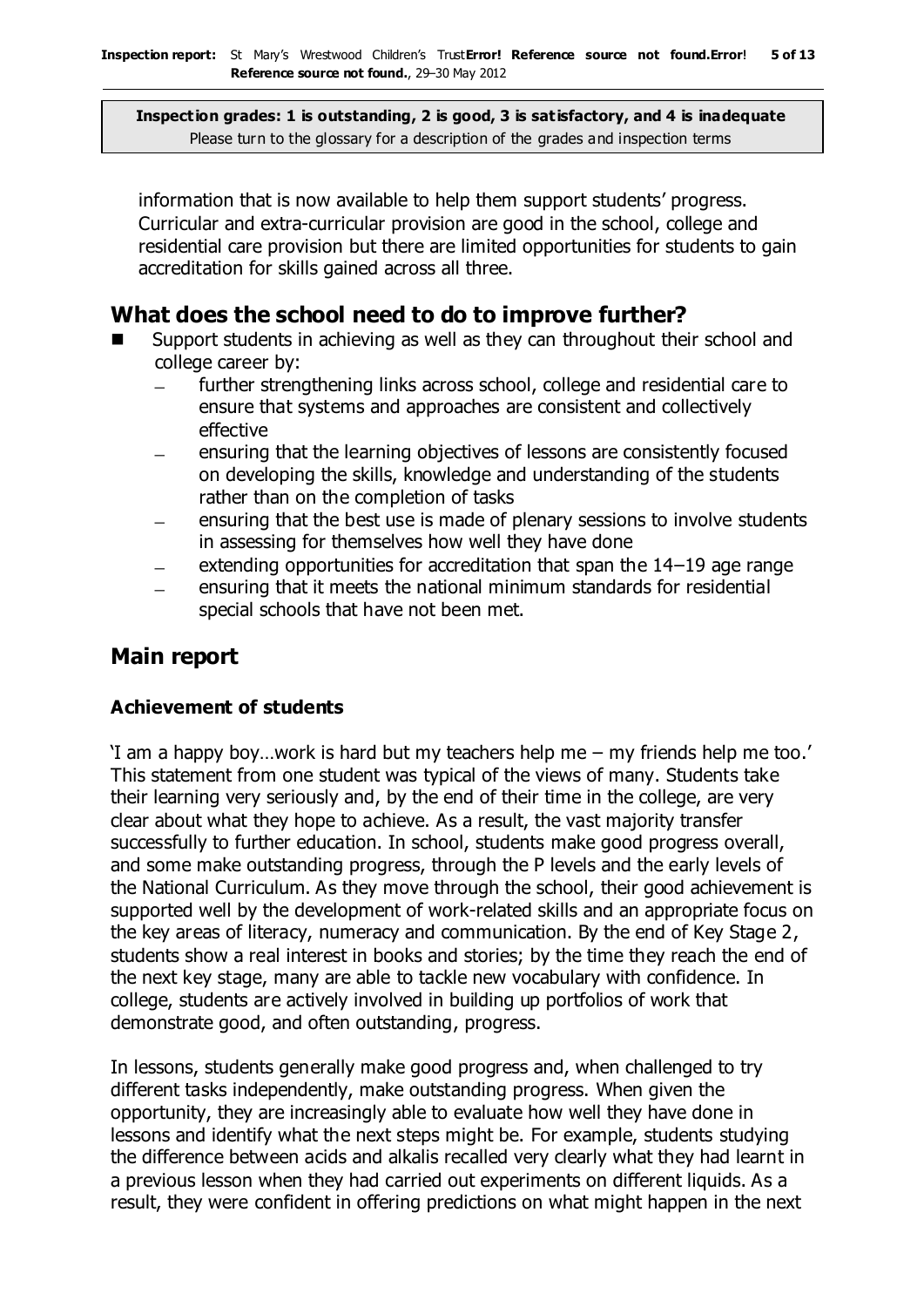#### investigation.

Progress against long-term targets is now tracked in careful detail by the senior leadership group. As a result of this evaluation, initiatives to accelerate the progress for any individuals, seen to be falling behind, show good impact. For example, students with the most marked social communication needs, previously identified as making less progress than others, now make noticeable progress as a result of successful intervention from both the teaching and the therapy teams. The school's careful analysis shows that there is no significant difference between the progress made by boys and girls or between those with different backgrounds or needs. Many parents and carers expressed their pleasure at how well their children were doing: 'It's changed her world,' said one.

#### **Quality of teaching**

Students benefit from the excellent relationships that they have with the teaching and support staff. As a result, they demonstrate increasing resilience and confidence when tackling new activities. Parents and carers are overwhelmingly appreciative of the good teaching that their children receive. Teaching consistently enhances students' development of a range of skills, including communication, reading, writing and mathematics, across the curriculum.

Teachers use their subject knowledge well to plan effectively and set challenging tasks. They know their students very well and this helps them to match tasks and activities to the needs and interests of the class. There is a strong focus on encouraging independence. Sometimes, however, there is too much emphasis on the tasks that need to be completed by the end of a lesson, rather than on the skills that need to be learnt. When this happens, students focus on doing the next thing and those who lack confidence wait for an adult to help them before moving on.

Teachers and therapists are involved in setting realistic and aspirational targets for their students. Teachers and teaching assistants assess students' progress thoroughly and regularly, and provide feedback for students at the end of every lesson. Plenary sessions are generally used effectively to help students know how well they have done, and opportunities to reflect on their own and others' behaviour enhance their spiritual, moral and social development. However, sometimes these sessions go on for too long and the high level of adult input deprives students of opportunities to think for themselves about how much they have learnt and how they could improve their work. Where they are encouraged to make their own assessment, they show themselves able to do so, even at the younger end of the school. For example, one student analysed her art work saying, 'If I did it again, I would…'

#### **Behaviour and safety of pupils**

Students are rightly very proud of their achievements and of each other. Many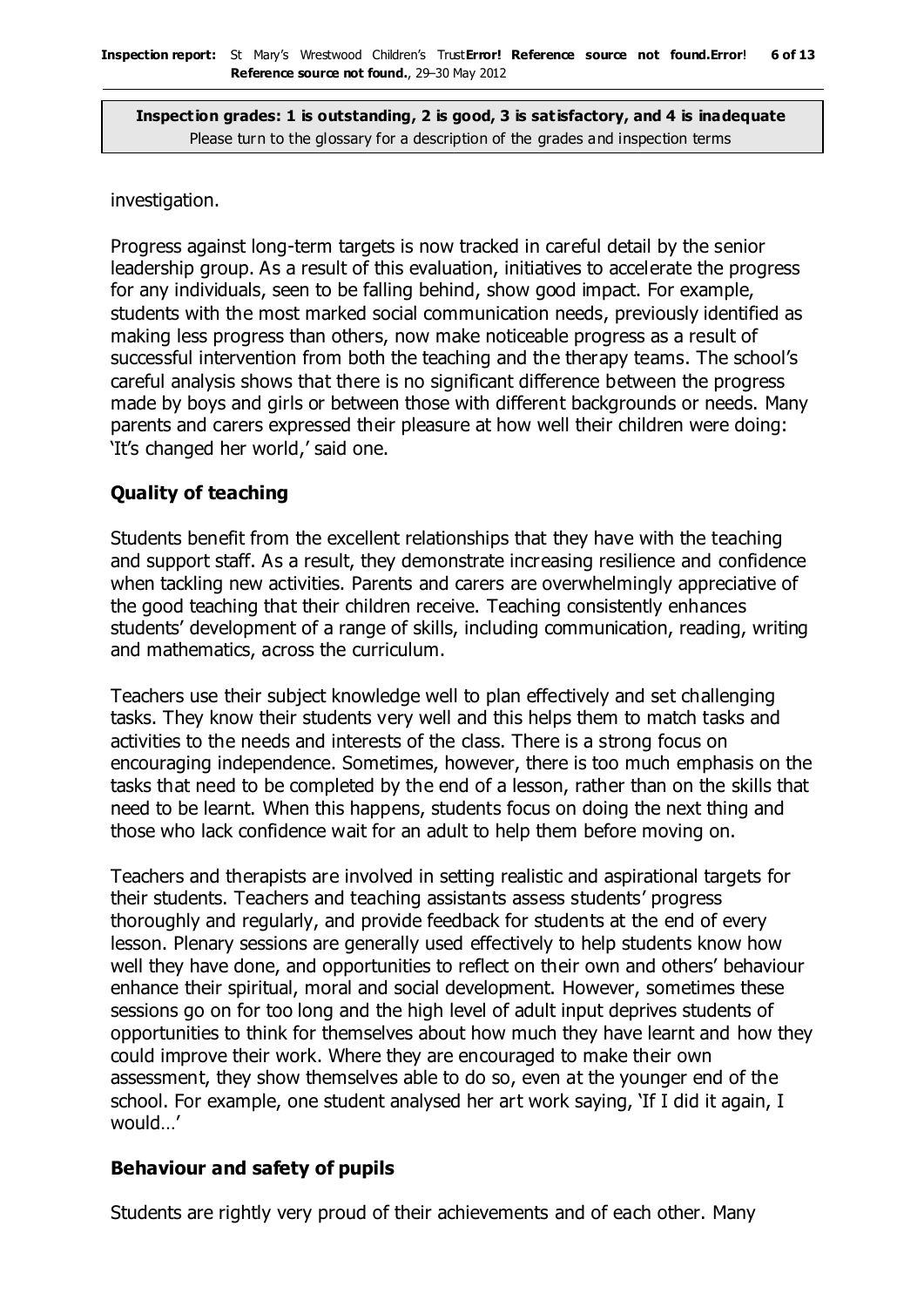students make marked improvements in their behaviour over time. With very few exceptions, parents and carers agree that there is a high standard of behaviour in the school. The school's emphasis on building self-esteem and creating strong relationships based upon 'Olympic Values' is very effective. As a result, an extremely harmonious atmosphere exists both in and out of lessons. Students are ambitious for themselves, mix very well together and are highly supportive of each other. For example, one student, disappointed at not gaining the highest number of points in assembly, was cheered by another saying spontaneously, 'Never mind, better luck next time'. Older students develop a strong sense of responsibility, and clearly benefit from opportunities to make choices and determine for themselves what they would like to do in their free time and in the future.

Very good contact is made with external agencies, as well as parents and carers, to provide effective support for students both in and out of school. Students have evident trust in the adults working with them so that they feel very safe. Those students who have particular social, emotional or medical needs are supported extremely well and make excellent progress in developing their independence skills. Helped by personal, social and health education as well as input from care and medical staff, students develop a very mature approach to all aspects of healthy living. Instances of bullying, including any racist or gender-based comments, are rare and are taken very seriously in all areas of the school. Nevertheless, students have an excellent awareness of different types of bullying and older students speak extremely sensibly of how they can help younger ones if they need support.

#### **Leadership and management**

The Trust is in the process of changing its vision statement from 'a very special place' to 'achieving potential'. This sums up the shift in focus which is strongly led by the governing body and the chief executive. While not losing sight of the high quality of care and support which it offers, all concerned are determined that students should be given every opportunity to do as well as they can in every area of their learning and development. Increasingly detailed analysis of the progress made by groups and individuals means that the school's evaluation of the good progress made by students is secure. Well-focused professional development is strengthening the quality of teaching and support, and the leadership group has correctly identified areas for further development.

The school works very effectively with local services and a range of other external partners to provide students with a rich mix of in-school and out-of school opportunities. Very well-tailored individual, travel and care plans develop independence skills very well so that school leavers are able to approach the next stage of their lives with increased confidence. Older students in particular benefit from well-planned, work-related placements and visits so that, on leaving, retention in further education college placements is high. The curriculum provides students in all key stages with a range of learning experiences that are well suited to their needs and aspirations, and promotes their spiritual, social, moral and cultural development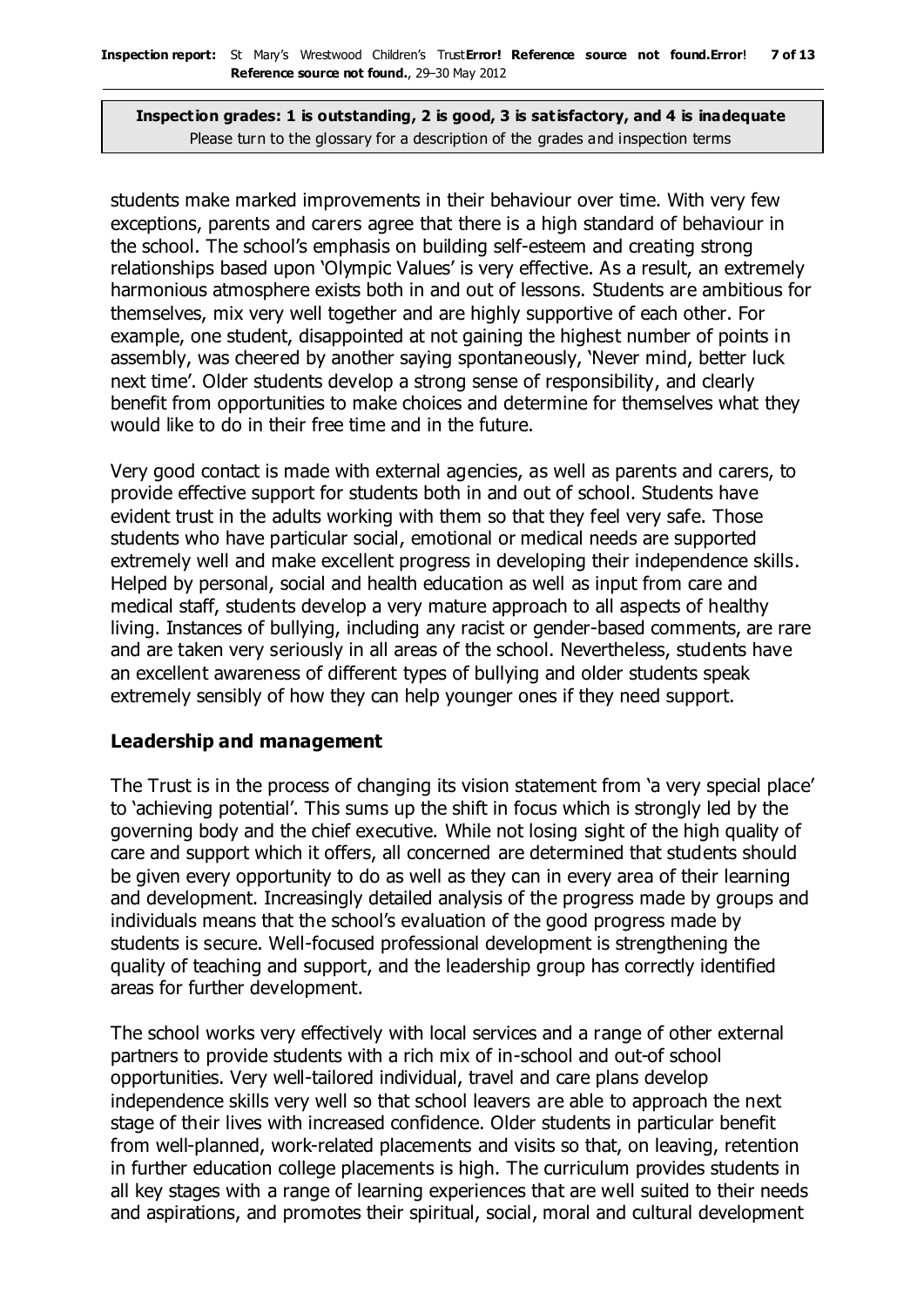extremely well. Students experience a clear sense of transition between school and college. However, due to the separate curriculum planning that has taken place to date, they are not yet able to gain accreditation for the aspects of their learning which span school, college and care.

Arrangements for safeguarding are secure. The residential provision makes a significant contribution to the students' progress and well-being. Physical intervention, although rarely used, is not as consistently employed or recorded as it could be. Partnerships with parents and carers are very strong and a number of parents and carers praised the contact that they have with the different staff teams.

The consistent commitment to equality of opportunity is evident in the way in which the school supports and challenges its students so that all are given the chance to shine. Staff and members of the senior leadership group are rightly proud of the school and all share a determination for its continuing development. The governing body, following its restructuring, is well placed to add a further level of rigour and accountability. As a result, the school has strong capacity for further improvement.

## **Residential provision**

Residential students make outstanding progress socially in terms of their self-esteem and confidence. Most residential students thoroughly enjoy their residential experience and feel safe and relaxed in the residential community. They encourage and support one another and have excellent relationships with the residential care staff. Individual achievements are celebrated and students are supported to develop new interests and skills. A wide range of activities are on offer including street dancing, horse riding and swimming. A number of activities take place in the local community; for example some students are members of a local judo club. There are excellent opportunities for all residential students to develop independence skills such as budgeting, cooking and independent travel to help them to achieve their full potential. These activities are well organised and are planned in meticulous detail for the benefit of students.

Students receive high levels of support from a range of staff at the school and there are strong, effective links with all areas within the school including the education and therapy teams. The multi-professional approach to meeting each young person's specific health and welfare needs is embedded within the ethos of the school. The care staff communicate well with the students and this is facilitated by all the care staff having weekly training sessions in Sign Supported English. Residents' health needs are promoted to a particularly high standard. All medication is safely administered and students are provided with a wide range of information and guidance regarding health and social issues. For example, nurses visit the residential houses and discuss subjects such as alcohol and smoking awareness, and the physical changes around adolescence.

The accommodation comprises eight houses on the school site and two houses a few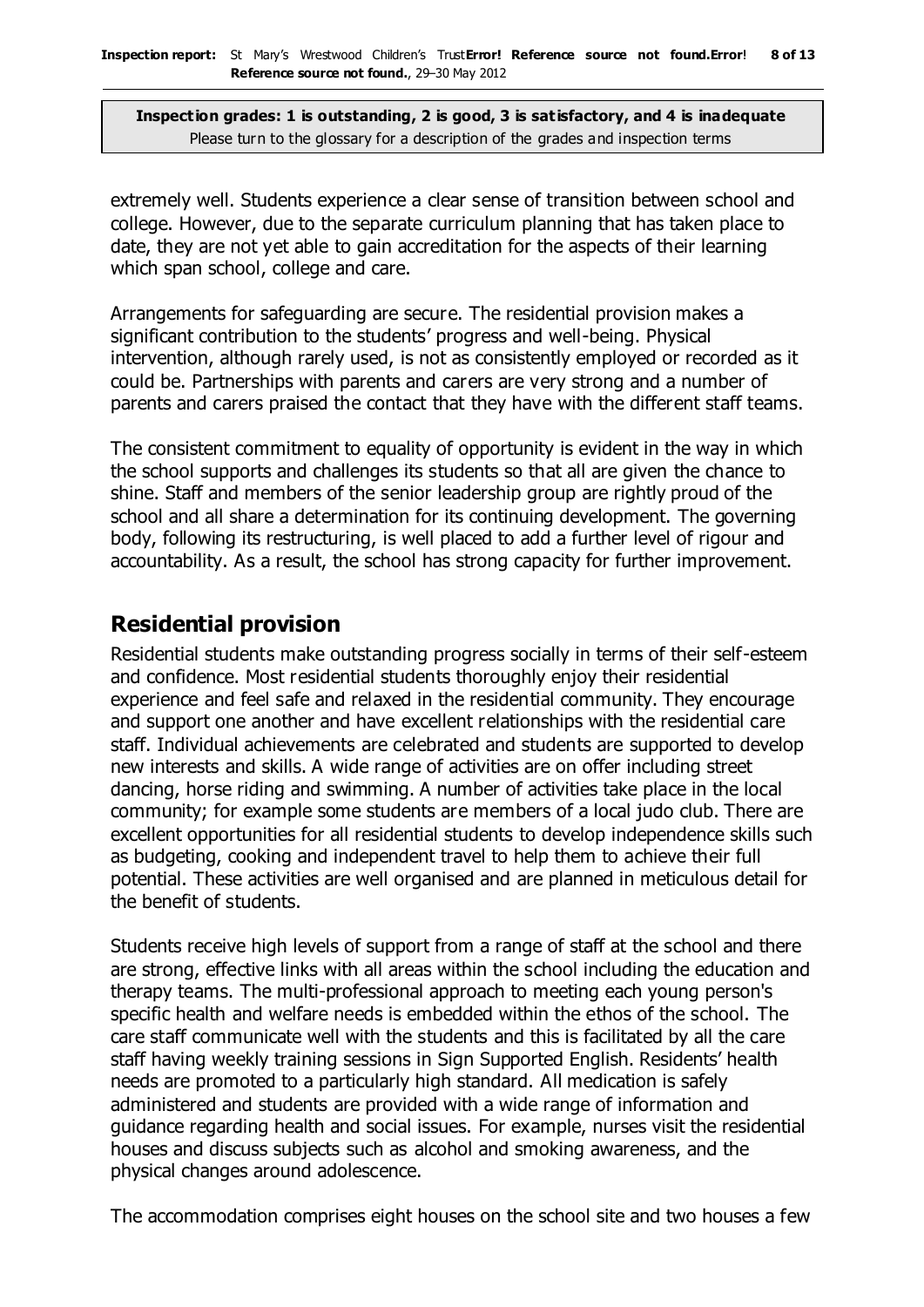miles away that accommodate the older, more independent students. All houses are in a good state of decoration and are well maintained. The food provided is of the highest quality and is much appreciated by students. Meticulous care is taken to ensure that individual diets are well catered for and residential students are able to influence the choice of menus. Mealtimes are well ordered and sociable, with staff sitting and eating with students and supporting them in a sensitive, unobtrusive manner.

The residential students' files contain all the appropriate information regarding their care. Targets are clearly identified on individual education plans and there are regular multi-disciplinary meetings, which rightly include the student, to assess progress. The behaviour of students is generally excellent but there are a small number of incidents which require a physical intervention by staff. At present, only a small number (approximately 10%) of care staff have received training in positive handling which includes the use of physical intervention. The records of the physical interventions that have taken place are not sufficiently detailed and records indicate that there may be more physical interventions taking place than are currently being recorded as such.

#### **National minimum standards**

The school must meet the following national minimum standards for residential special schools.

- Staff receive appropriate training and support to recognise and deal with incidences of challenging behaviour or bullying, including to manage their own responses and feelings arising from working with children who have difficult emotional issues. Staff training is regularly refreshed. (NMS 12.3)
- A written record is kept of major sanction instances and the use of any physical intervention. The record is made within 24 hours and is legible. Children are encouraged to have their views recorded in the records. The school regularly reviews any incidents of the use of physical intervention restraint, examines trends or issues emerging from this, to enable staff to reflect and learn to inform future practice. (NMS 12.6)

| Overall effectiveness of the residential experience    |  |
|--------------------------------------------------------|--|
| Outcomes for residential pupils                        |  |
| Quality of residential provision and care              |  |
| Residential pupils' safety                             |  |
| Leadership and management of the residential provision |  |

These are the grades for the residential provision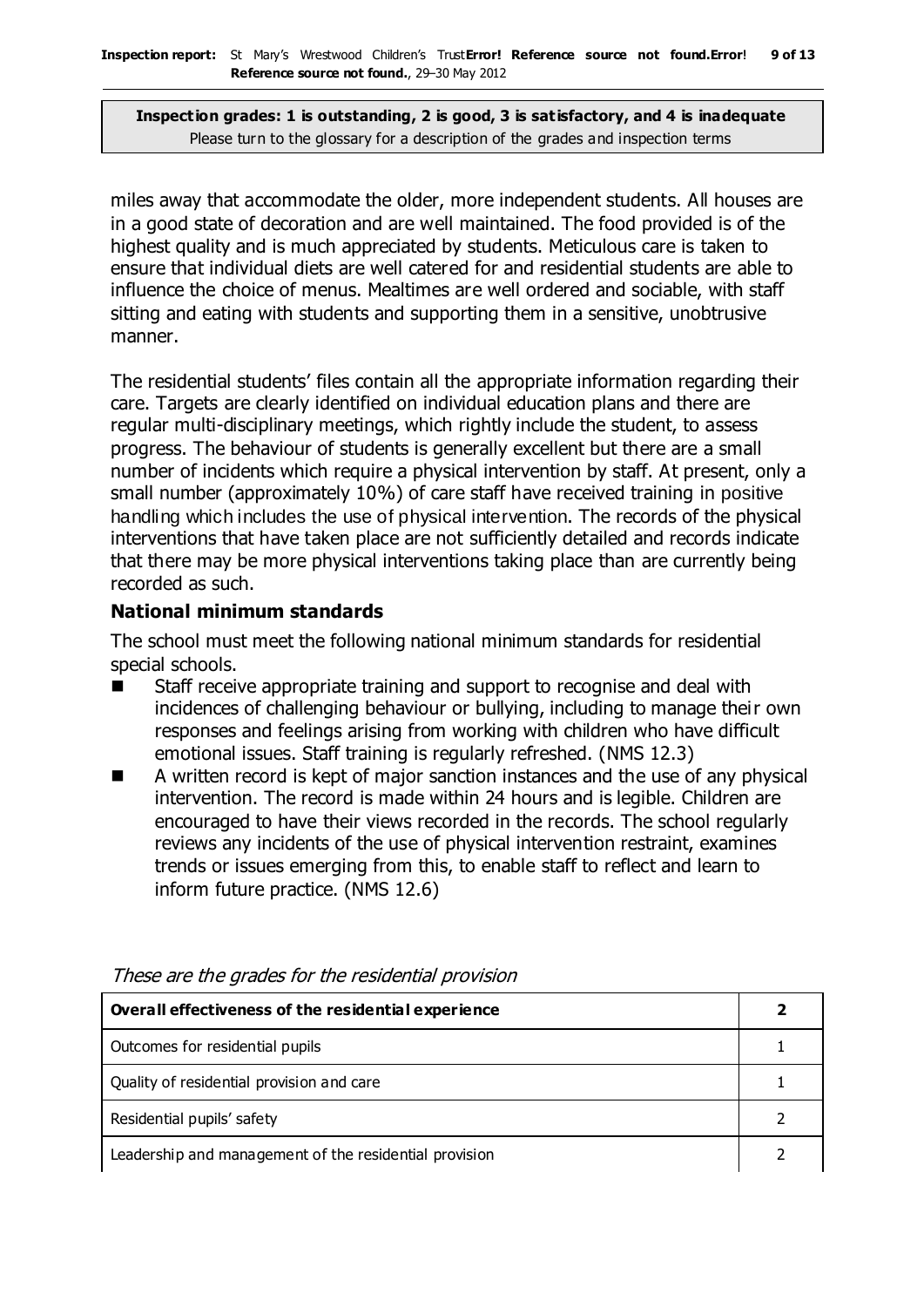## **Glossary**

| Grade   | <b>Judgement</b> | <b>Description</b>                                            |
|---------|------------------|---------------------------------------------------------------|
| Grade 1 | Outstanding      | These features are highly effective. An outstanding           |
|         |                  | school provides exceptionally well for all its pupils' needs. |
| Grade 2 | Good             | These are very positive features of a school. A school        |
|         |                  | that is good is serving its pupils well.                      |
| Grade 3 | Satisfactory     | These features are of reasonable quality. A satisfactory      |
|         |                  | school is providing adequately for its pupils.                |
| Grade 4 | Inadequate       | These features are not of an acceptable standard. An          |
|         |                  | inadequate school needs to make significant                   |
|         |                  | improvement in order to meet the needs of its pupils.         |
|         |                  | Ofsted inspectors will make further visits until it           |
|         |                  | improves.                                                     |

## **What inspection judgements mean**

### **Overall effectiveness of schools**

|                       |                    |      | Overall effectiveness judgement (percentage of schools) |                   |
|-----------------------|--------------------|------|---------------------------------------------------------|-------------------|
| <b>Type of school</b> | <b>Outstanding</b> | Good | <b>Satisfactory</b>                                     | <b>Inadequate</b> |
| Nursery schools       | 54                 | 42   |                                                         |                   |
| Primary schools       | 14                 | 49   | 32                                                      |                   |
| Secondary             | 20                 | 39   | 34                                                      |                   |
| schools               |                    |      |                                                         |                   |
| Special schools       | 33                 | 45   | 20                                                      |                   |
| Pupil referral        |                    | 55   | 28                                                      |                   |
| units                 |                    |      |                                                         |                   |
| All schools           | 16                 | 47   | 31                                                      |                   |

New school inspection arrangements have been introduced from 1 January 2012. This means that inspectors make judgements that were not made previously.

The data in the table above are for the period 1 September to 31 December 2011 and represent judgements that were made under the school inspection arrangements that were introduced on 1 September 2009. These data are consistent with the latest published official statistics about maintained school inspection outcomes (see [www.ofsted.gov.uk\)](http://www.ofsted.gov.uk/).

The sample of schools inspected during 2010/11 was not representative of all schools nationally, as weaker schools are inspected more frequently than good or outstanding schools.

Primary schools include primary academy converters. Secondary schools include secondary academy converters, sponsor-led academies and city technology colleges. Special schools include special academy converters and non-maintained special schools.

Percentages are rounded and do not always add exactly to 100.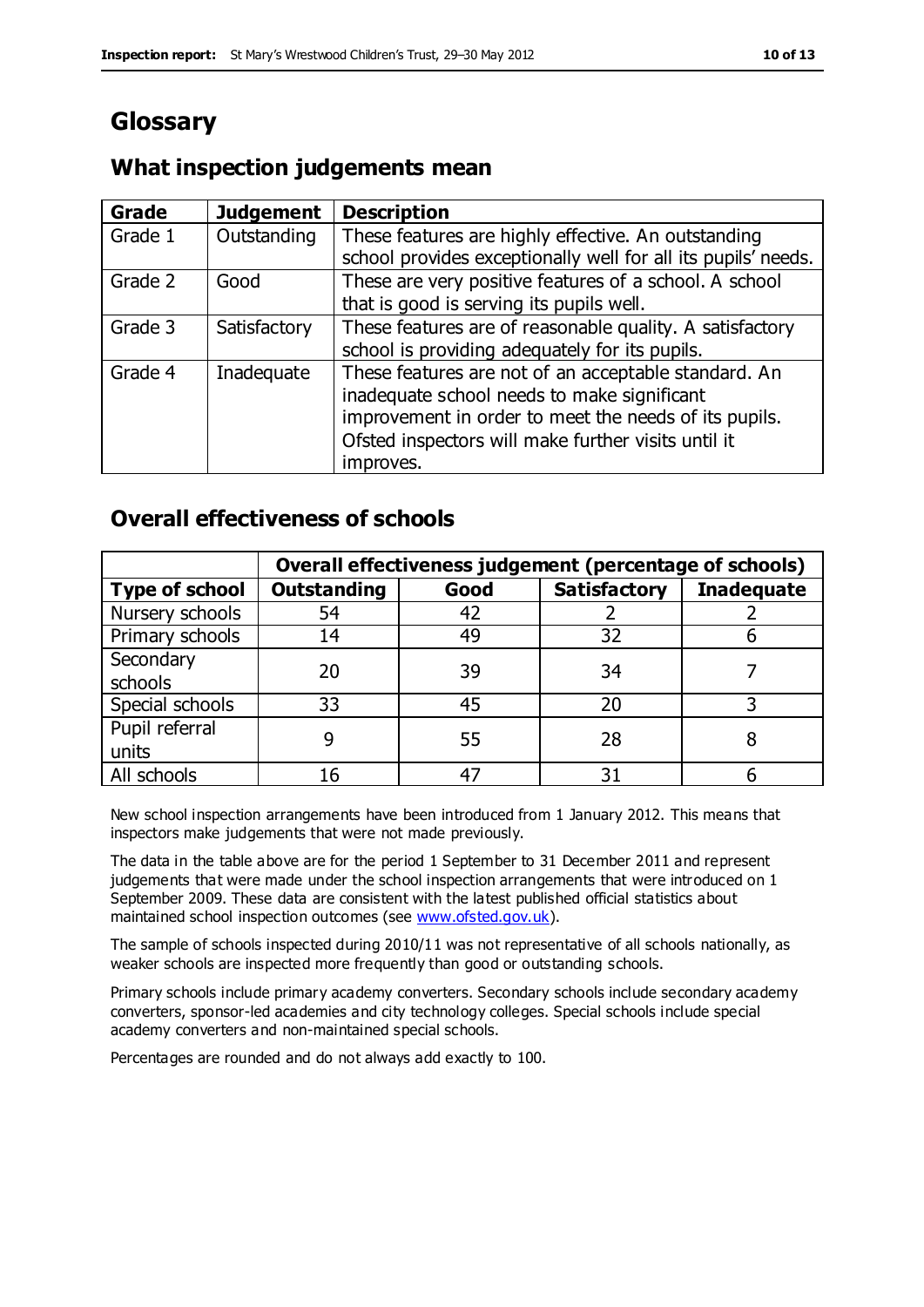## **Common terminology used by inspectors**

| Achievement:                  | the progress and success of a pupil in their<br>learning and development taking account of their<br>attainment.                                                                                                        |
|-------------------------------|------------------------------------------------------------------------------------------------------------------------------------------------------------------------------------------------------------------------|
| Attainment:                   | the standard of the pupils' work shown by test and<br>examination results and in lessons.                                                                                                                              |
| Attendance                    | the regular attendance of pupils at school and in<br>lessons, taking into account the school's efforts to<br>encourage good attendance.                                                                                |
| Behaviour                     | how well pupils behave in lessons, with emphasis<br>on their attitude to learning. Pupils' punctuality to<br>lessons and their conduct around the school.                                                              |
| Capacity to improve:          | the proven ability of the school to continue<br>improving based on its self-evaluation and what<br>the school has accomplished so far and on the<br>quality of its systems to maintain improvement.                    |
| Floor standards               | the national minimum expectation of attainment<br>and progression measures.                                                                                                                                            |
| Leadership and management:    | the contribution of all the staff with responsibilities,<br>not just the governors and headteacher, to<br>identifying priorities, directing and motivating staff<br>and running the school.                            |
| Learning:                     | how well pupils acquire knowledge, develop their<br>understanding, learn and practise skills and are<br>developing their competence as learners.                                                                       |
| <b>Overall effectiveness:</b> | inspectors form a judgement on a school's overall<br>effectiveness based on the findings from their<br>inspection of the school.                                                                                       |
| Progress:                     | the rate at which pupils are learning in lessons and<br>over longer periods of time. It is often measured<br>by comparing the pupils' attainment at the end of a<br>key stage with their attainment when they started. |
| Safety                        | how safe pupils are in school, including in lessons,<br>and their understanding of risks. Pupils' freedom<br>from bullying and harassment. How well the school<br>promotes safety, for example e-learning.             |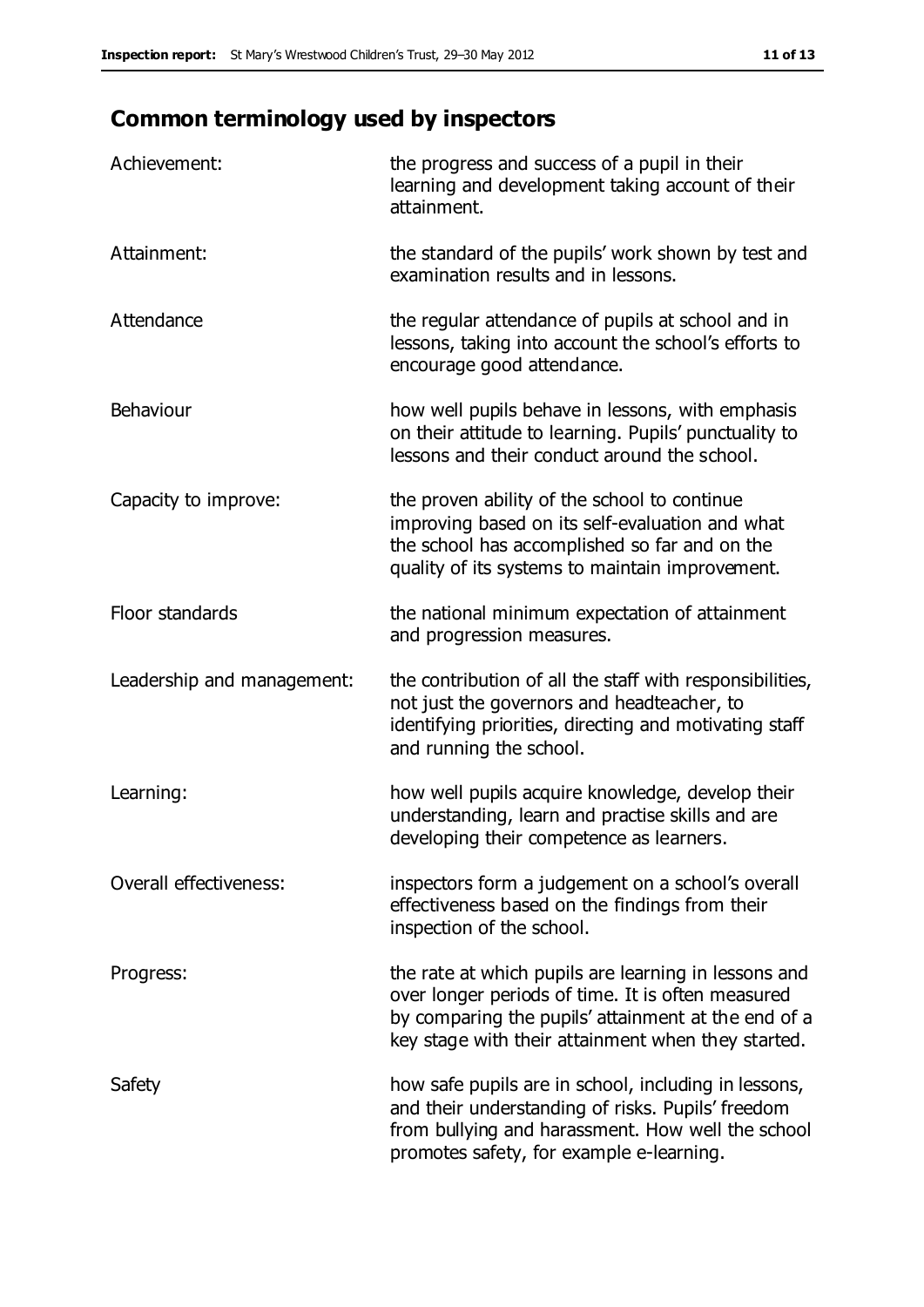#### **This letter is provided for the school, parents and carers to share with their children. It describes Ofsted's main findings from the inspection of their school.**



31 May 2012

Dear Pupils and Students

#### **Inspection of St Mary's Wrestwood Children's Trust TN40 2LU**

Thank you for helping us to learn about the school and the college. We really enjoyed our visit. It was good to meet so many of you and to see how well you are doing. I am writing this letter to tell you what we found.

Both the school and college are good and this helps you to make good progress in your learning. You told us how much you enjoy living and learning at St Mary's; you are safe and very well supported, and this helps you to grow into mature young people. There are many interesting things for you to do and those of you who are boarders clearly benefit from the times you have in your houses.

Many of you told us that you think behaviour is very good. We agree with you and think that those of you who have worked hard to improve your work, your communication skills and your behaviour have a right to feel very proud. Sometimes the staff need to hold on to you to stop you hurting yourselves or others. We have asked them to be sure that they are always doing this correctly and keeping a record of when it happens.

Teachers work hard to plan lessons that will help you to make as much progress as you can in many different ways. We have asked them to check with you very regularly how much progress you think you have made in lessons. You can help your teachers by working with them to decide how much you have learnt so that they can know if there is anything that is worrying you that they need to go over again. We have also asked them to plan carefully what they want you to learn so that they can make sure you are gaining the knowledge and understanding that you need.

Everyone who works with you wants to make St Mary's school and college as good as they can be. Some new systems have been introduced to help them to do this and we have suggested that they should be used across all departments. That way, you can all know how well you, and the staff, are doing. You could also gain certificates for some of the work that you do across school, college and care, and we have asked the staff to look at this. I am sure that you will all continue to try your best and do well in the future.

Yours sincerely

Anne Duffy Her Majesty's Inspector